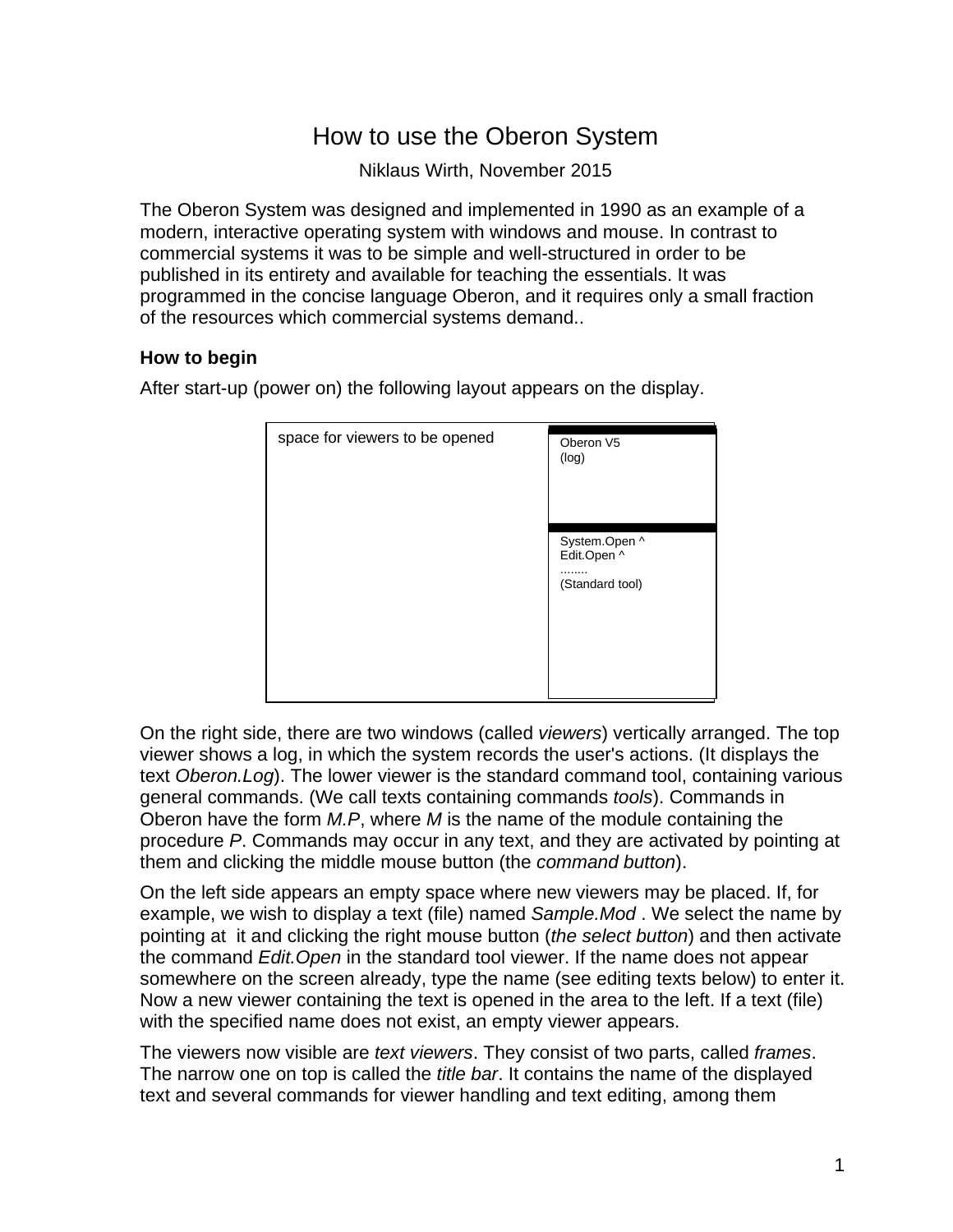| System.Close | close the viewer                                            |
|--------------|-------------------------------------------------------------|
| Edit.Store   | store the text as a file                                    |
| Edit.Search  | search for the selected word from the position of the caret |

### **Editing texts**

The most frequent task is editing a text. For this case, some commands can be issued by simple mouse clicks alone rather than clicking the command name.

When a text is to be entered, it is always *inserted* at the position of the *caret* displayed as a hook. The caret is positioned by pointing (with the cursor) at the desired position and clicking the left button (pointer button). Then the text is entered by simply typing it.

A piece of a text can be *selecte*d in order to be subjected to a subsequent command. This is done by moving the cursor over the piece of text while holding the right button (select button) pressed. Often it is only necessary to select the first character of a parameter.

Selection can be turned into *deletion* by briefly clicking also the left button while holding the right button pressed. This is called *inter-clicking*. Similarly, a piece of text being selected can be copied-over to the caret position by inter-clicking the middle button.

The functions of the mouse buttons are summarized by the following table:

| inter-click:   |           | left           | middle     | right                    |
|----------------|-----------|----------------|------------|--------------------------|
| primary click: |           |                |            |                          |
| left           | set caret | $\blacksquare$ | copy looks | CODV                     |
| middle         | command   | $\blacksquare$ | -          |                          |
| right          | select    | delete         | copy       | $\overline{\phantom{0}}$ |

The keyboard features two special keys, so-called *control keys*. The *esc* key undoes selections. The *backspace* key deletes the character left of the caret.

Text viewers have a *scroll bar* at their left edge. While the cursor is in the scroll bar, it assumes the form of an up/down pointer in order to show its difference in functionality. Clicking a button then causes the text to scroll up or down.

left button the current line moves up to the top of the viewer middle button show the section at the relative position given by the cursor right button the top line moves down to the current cursor position

#### **Viewer handling**

Viewers can be extended, moved, or copied. A viewer is enlarged or shrunk by clicking the left button, while the cursor is in the title bar, and then dragging the bar up or down. A viewer is moved to another location by also inter-clicking with the middle button.

A duplicate of a viewer may be generated by activating the command *System.Copy* in the title bar. Note that in this case the old and the new viewer show the same text, and not a copy of the text. This facility comes in handy, when a piece of text needs to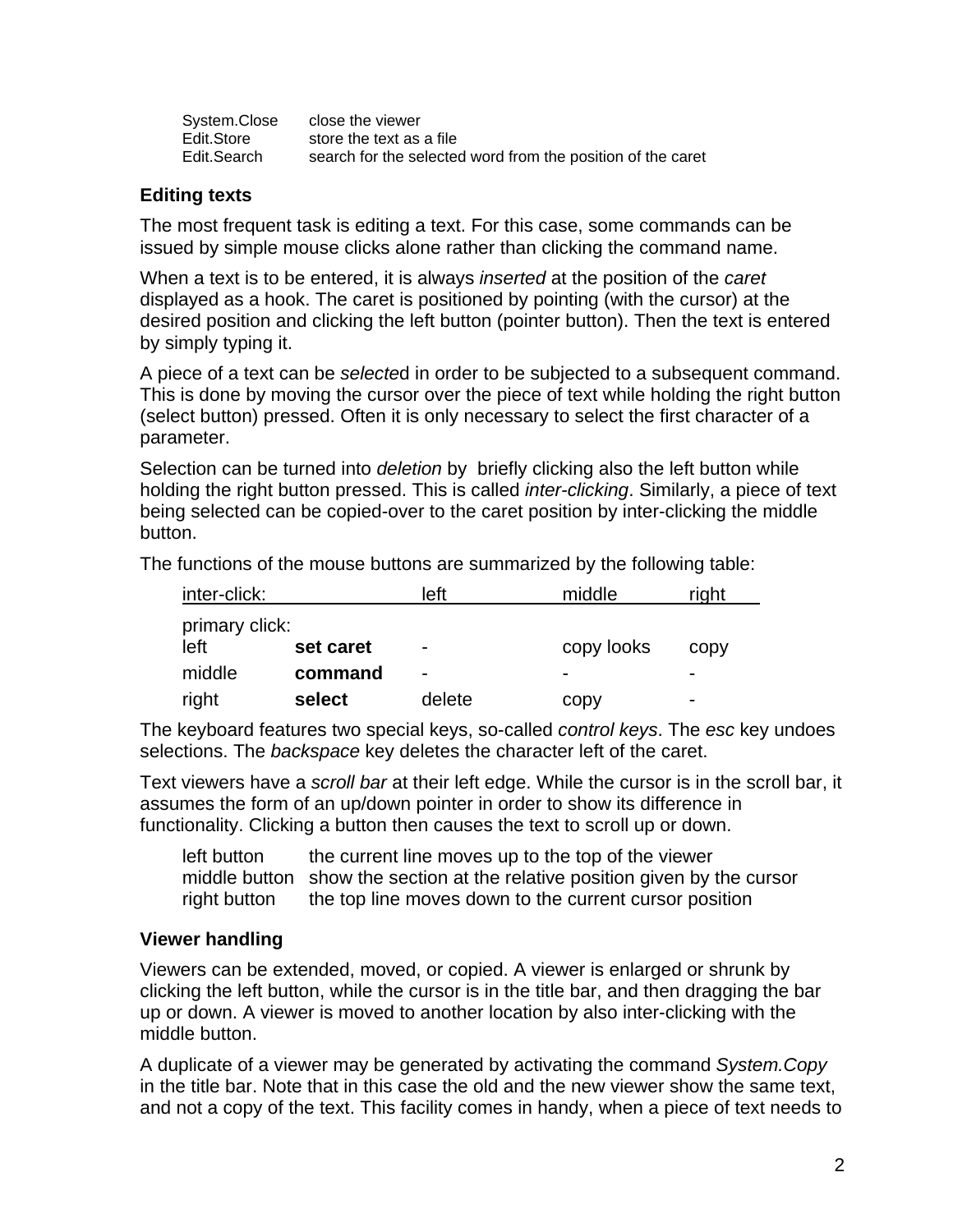be moved or copied into a position not visible in the same viewer (long distance move, or long-distance copy).

The command *System*.*grow* in the title bar generates a copy extending over the entire column (or over the entire display). By closing the viewer (command *System.close* in the title bar), the original viewer reappears. We may imagine that *grow* lifts a viewer to an overlay in the third dimension.

## **Commands**

The following commands appear in the standard tool *System.Tool*. The character ^ indicates, that a name must be selected previously. The command then applies to that named text (file, as in the example above). The character  $\sim$  indicates that a list of names must be inserted before the  $\sim$  character, and the command will apply to all named objects.

| System.Open ^                | open viewer in the system track to the right        |
|------------------------------|-----------------------------------------------------|
| System.Recall                | close the last viewer opened                        |
| Edit.Open ^                  | open viewer in the user track to the left           |
| Edit.Recall                  | undo last editing operation                         |
| Edit.ChangeFont              | applies to selected piece of text                   |
| Edit.SetFont                 | use specified font for subsequent input             |
| System. Directory ^          | search directory for specified file names           |
| System.Free $\sim$           | remove specified modules from store                 |
| System.CopyFiles => $\sim$   | e.g. file1 => file2 file3 => file4~                 |
| System.RenameFiles => $\sim$ | e.g. file1 => file2 file3 => file4~                 |
| System.DeleteFiles ~         | e.g. file1 file2 file3 $\sim$ (from file directory) |
| System.ShowModules           |                                                     |
| System.ShowCommands ^        |                                                     |
| ORP.Compile @                | compile selected text                               |
| Hilbert. Draw                | draw Hilbert curve, as an example                   |

When clicking a command *M.P*, module *M* is searched in the file store and, if found and not already present, loaded into main store. Then its command *P* is searched and executed (if found). A list of loaded modules can be generated by the command *System.ShowModules*, and a list of its commands is obtained by the command *System.ShowCommands*. Any parameter-less procedure in any (compiled) module is accessible as a command. Its parameters are accessed via a *scanner*. As an example, consider the following short program:

```
MODULE M0; 
    IMPORT Texts, Oberon; 
    VAR W: Texts.Writer; 
    PROCEDURE P0*; 
        VAR sum: INTEGER; S: Texts.Scanner; 
   BEGIN sum := 0;
         Texts.OpenScanner(S, Oberon.Par.text, Oberon.Par.pos); Texts.Scan(S); 
        WHILE S.class = Texts.Int DO 
         Texts.WriteInt(W, S.i, 6); sum := sum + S.i; Texts.Scan(S)
        END ;
```